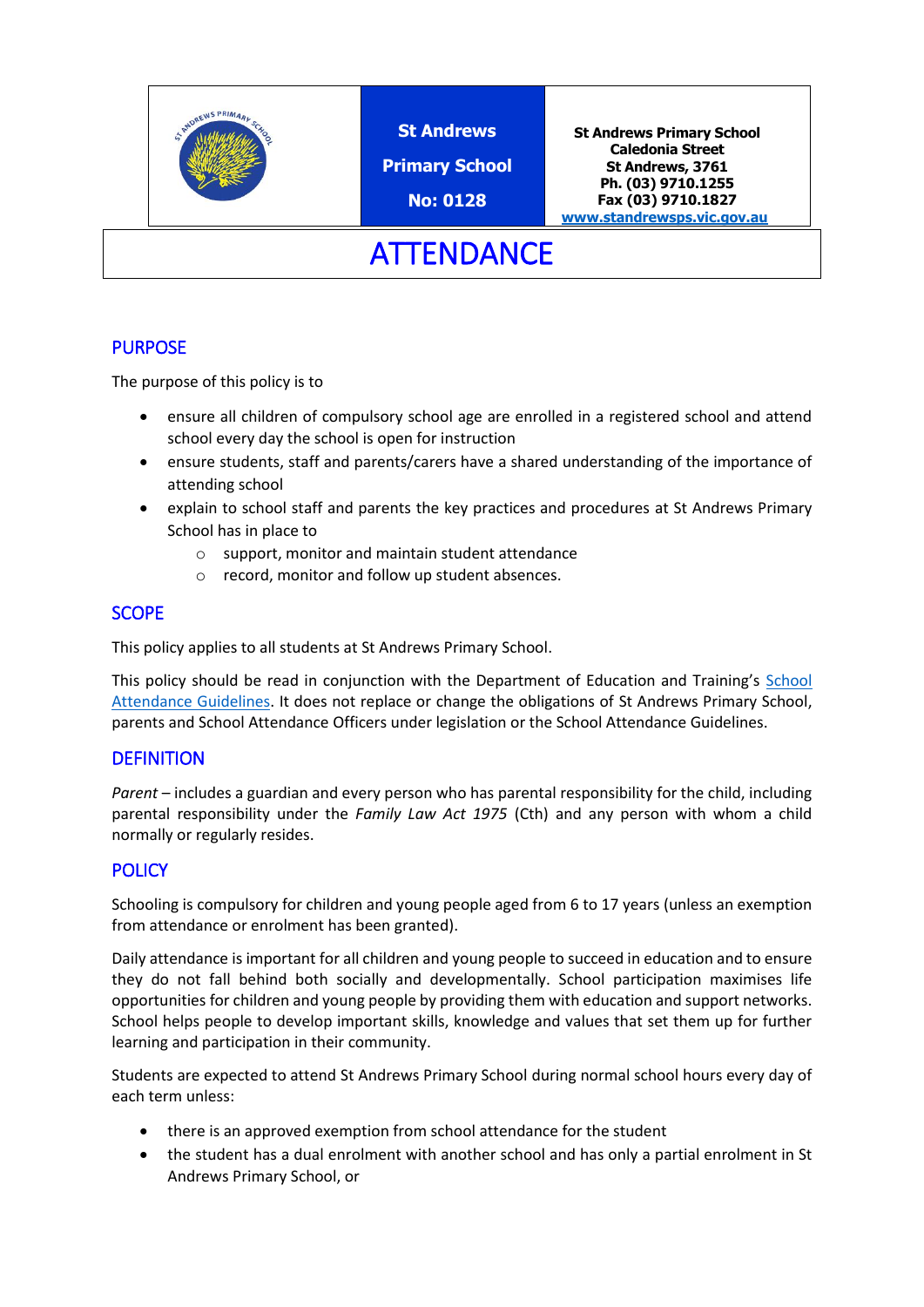• the student is registered for home schooling and has only a partial enrolment St Andrews Primary School for particular activities.

Both schools and parents have an important role to play in supporting students to attend school every day.

St Andrews Primary School believes all students should attend school all day, every day when the school is open for instruction and is committed to working with its school community to encourage and support full school attendance.

Our school will identify individual students or cohorts who are vulnerable and whose attendance is at risk and/or declining and will work with these students and their parents to improve their attendance through a range of interventions and supports.

Students are committed to attending school every day, arriving on time and are prepared to learn. Our students are encouraged approach a teacher and seek assistance if there are any issues that are affecting their attendance.

St Andrews Primary School parents are committed to ensuring their child/children attend school on time every day when instruction is offered, to communicating openly with the school and providing valid explanations for any absence.

Parents will communicate with the relevant staff at St Andrews Primary School about any issues affecting their child's attendance and work in partnership with the school to address any concerns.

Parents will provide a reasonable explanation for their child's absence from school and endeavour to schedule family holidays, appointments and other activities outside of school hours.

### Supporting and promoting attendance

St Andrews Primary School *Student Wellbeing and Engagement Policy* supports student attendance.

Our school also promotes student attendance by:

- an engaging curriculum
- information to parents via the newsletter on the importance of attendance

#### Recording attendance

St Andrews Primary School must record student attendance twice per day. This is necessary to:

- meet legislative requirements
- discharge St Andrews Primary School's duty of care for all students

Attendance will be recorded on a hardcopy of the role by classroom teachers at the start of the school day and after lunch. Attendance records are entered electronically using CASES21 in the mornings by ES staff and updated in the afternoon if required.

If students are in attendance at a school approved activity, the teacher in charge of the activity will record them as being present.

#### Recording absences

For absences where there is no exemption in place, a parent must provide an explanation on each occasion to the school.

Parents should notify St Andrews Primary School of absences by: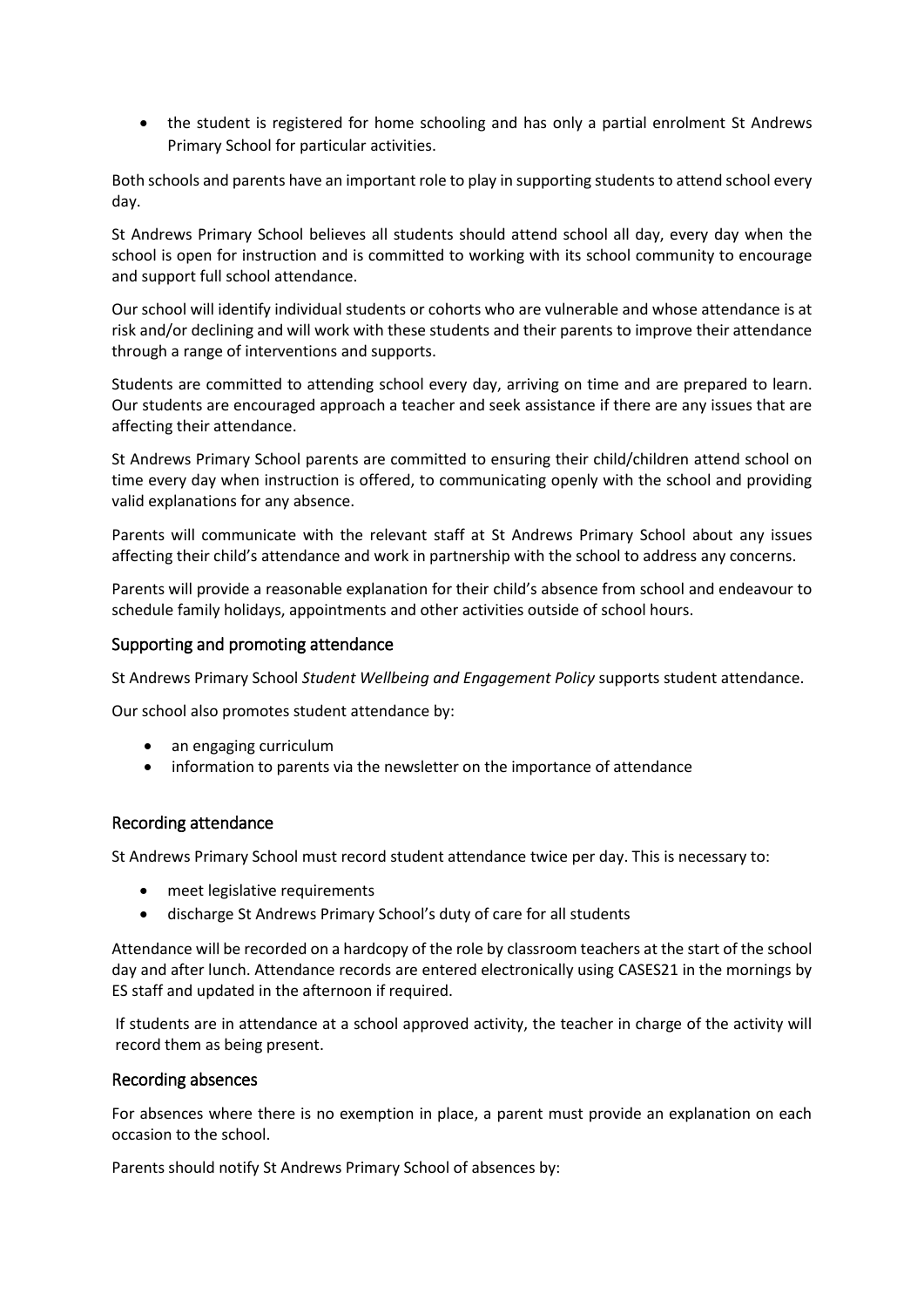- using the Skoolbag app as the preferred method for informing of absences
- phoning the school landline if there are issues with Skoolbag
- emailing the school or contact via the school mobile as the last option

If a student is absent on a particular day and the school has not been previously notified by a parent, or the absence is otherwise unexplained, St Andrews Primary School will notify parents by telephone or text. St Andrews Primary School will attempt to contact parents as soon as practicable on the same day of the unexplained absence, allowing time for the parent to respond.

If contact cannot be made with the parent (due to incorrect contact details), the school will attempt to make contact with any emergency contact/s nominated on the student's file held by the school, where possible, on the day of the unexplained absence.

St Andrews Primary School will keep a record of the reason given for each absence. The principal will determine if the explanation provided is a **reasonable excuse** for the purposes of the parent meeting their responsibilities under the *Education Training Reform Act 2006* and the School Attendance Guidelines.

If St Andrews Primary School considers that the parent has provided a **reasonable excuse** for their child's absence the absence will be marked as '**excused absence**'.

If the school determines that no reasonable excuse has been provided, the absence will be marked as '**unexcused absence**'.

The Principal has the discretion to accept a reason given by a parent for a student's absence. The Principal will generally excuse:

- medical and dental appointments, where out of hours appointments are not possible or appropriate
- bereavement or attendance at the funeral of a relative or friend of the student, including a student required to attend Sorry Business
- school refusal, if a plan is in place with the parent to address causes and support the student's return to school
- cultural observance if the parent/carer notifies the school in advance
- family holidays where the parent notifies the school in advance

If no explanation is provided by the parent within 10 school days of an absence, it will be recorded as an 'unexplained absence' and recorded on the student's file.

Parents will be notified if an absence has not been excused.

### Managing non-attendance and supporting student engagement

Where absences are of concern due to their nature or frequency, or where a student has been absent for more than five days, St Andrews Primary School will work collaboratively with parents, the student, and other professionals, where appropriate, to develop strategies to improve attendance, including:

- establishing an Attendance Student Support Group
- implementing a Return to School Plan
- implementing an Individual Education Plan
- implementing a Student Absence Learning Plan for students who will be absent for an extended period
- arranging for assistance from relevant DET wellbeing staff